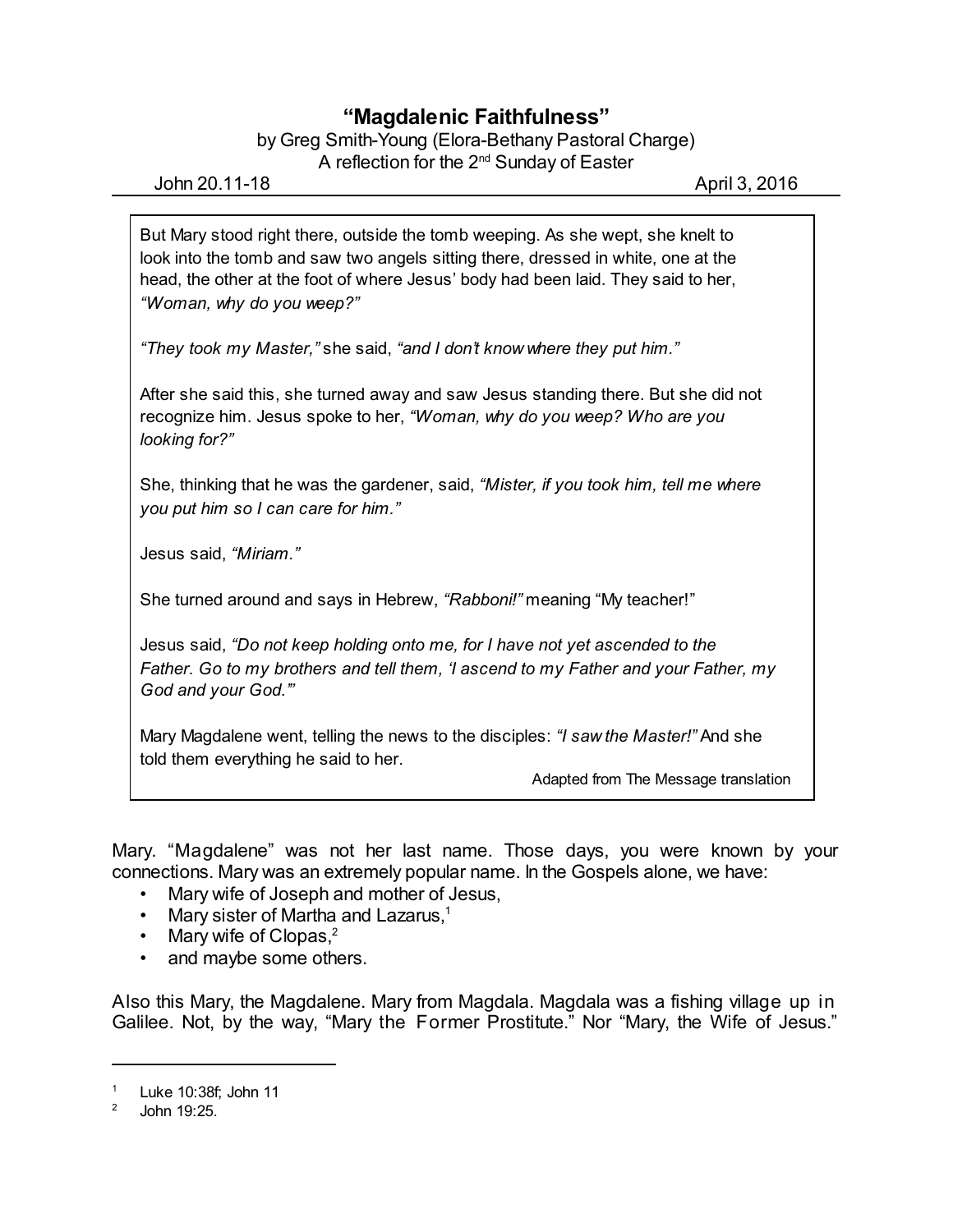Those ideas popped up much later, as people misread the Bible and let loose their fertile imaginations.

Mary the Magdalene was one of Jesus' followers from the beginning. Jesus delivered her from "seven demons" it says; she had been a mess, and he saved her. She was among a group of women, we're told, who provided for Jesus "out of their resources." <sup>3</sup> They financially backed Jesus and his work.<sup>4</sup>

Mary the Magdalene was among the few who stayed with him through his crucifixion. And — you heard it! — the first witness to him after his resurrection.

II

The faithful Magdalene can teach us.<sup>5</sup>

The faithful Magdalene remains with Jesus.

Once, Jesus said:

*Remain in me, and I will remain in you. A branch can't produce fruit by itself, but must remain in the vine. . . . I am the vine; you are the branches. If you remain in me and I in you, then you will produce much fruit. . . . Remain in my love.*<sup>6</sup>

Mary remained. She stayed, as the Vine was torn and broken, dead on a cross. Few others would; she did. When he was entombed, she was in the burial party. Few bothered; she did. The first day of the week, she came early, not wasting a second of sunlight. Then, amid all the confusion of the tomb found bare and his body not there, she pleaded, *"Where have you put him?"* The Magdalene has abiding, stick-with-Jesus faith.

For us, faithfully following Jesus might well include times when Jesus seems dead. Or, at least, missing in action. Still, the Magdalene teaches us to stay. We stay close, even when it seems a heavy stone and cold silence separate us from Jesus. We need him. So we stay.

The faithful Magdalene stays with Jesus.

<sup>&</sup>lt;sup>3</sup> Luke 8:1-3 reads, ". . . [Jesus] went on through cities and villages, proclaiming and bringing the good news of the kingdom of God. And the twelve were with him, and also some women who had been healed of evil spirits and infirmities: Mary, called Magdalene, from whom seven demons had gone out, and Joanna, the wife of Chuza, Herod's household manager, and Susanna, and many others, who provided for them out of their means." (ESV)

<sup>4</sup> See Lynn H. Cohick, Women in the World of the Earliest Christians (Grand Rapids: Baker, 2009), chapter 9 and especially pp. 316ff.

<sup>&</sup>lt;sup>5</sup> I'm borrowing the idea of "Magdalenic faith" from Frederick Dale Bruner, The Gospel of John, A Commentary (Grand Rapids: Eerdmans, 2012), 1140.

<sup>6</sup> John 15:4-5,9b (Common English Bible). Other translations render *menô* ("remain") as "abide."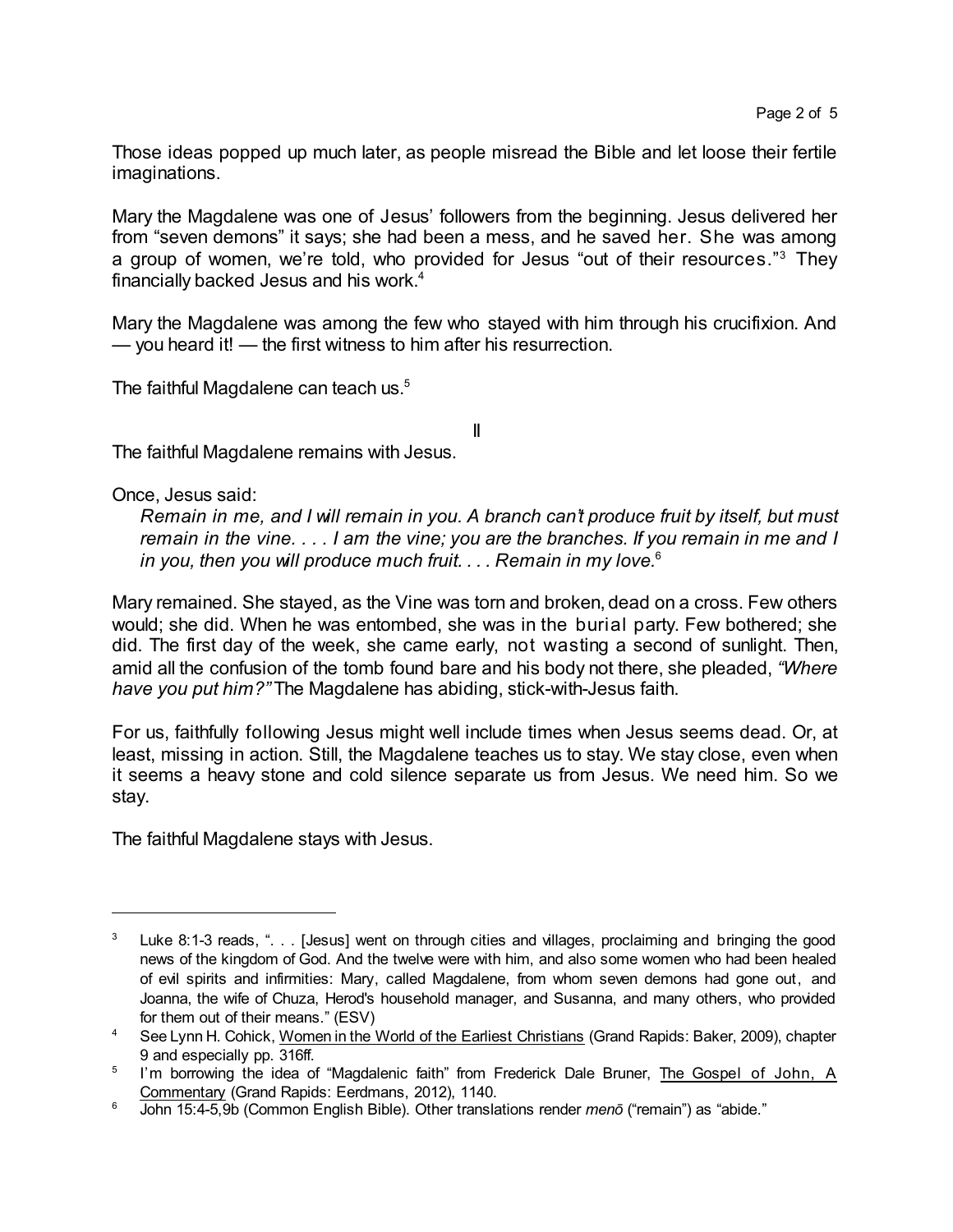III

The faithful Magdalene recognizes Jesus' voice.

The New Testament was written in Greek, so she is always "Maria." (In English, that becomes "Mary.") Maria is Greek for "Miriam." That's her actual name, in Hebrew: "Miriam." In this Easter-morning episode, written in Greek, she is always "Maria." Except once, where the Gospel writer left it untranslated. When Jesus speaks her name, it's her Hebrew name: *Miriam*.

Another time, Jesus said:

*The sheep hear [the shepherd's] voice, and he calls his own sheep by name and leads them out. When he has brought out all his own, he goes before them, and the sheep followhim, for they knowhis voice. . . .* 7

Jesus calls her by name. She knows her Shepherd's voice.

How do we learn his voice? We are not going to hear him as Mary heard, with ears. Still, we can get used to what he sounds like. How? By being with him, learning from him. How do we do this? The way the Holy Spirit has given us. Sitting with the Bible, especially Gospels of Jesus' life. Reading and listening and sharing, carefully and prayerfully.

Doing this, I become attuned to the kind of things he says, the sort of things he talks about. I slowly learn to recognize when he is speaking with me now. When he is calling me to follow him, whatever situation I am in. If I've sat with him and learned him, I can recognize his word to me now.

The faithful Magdalene knows when Jesus is speaking to her.

IV The faithful Magdalene holds Jesus . . . but not too much.

You heard Jesus admonish her. Is it for touching him?<sup>8</sup> For holding him? This week, I learned that's not really the sense of the Greek words. It's not that she should keep from doing something. Rather, she must stop doing something she is already doing.<sup>9</sup>

So she is already holding him. Jesus let her. He was not a disembodied spirit she cannot touch. Jesus was resurrected to true physicality and full humanity. Of course she wanted to hold him. Of course he let her.

<sup>7</sup> John 10:3b-5.

<sup>8</sup> "Don't touch me" and similar phrasings are found in the Authorized Version (King James), the American Standard Version, and the NET Bible. "Do not hold me" is translation in the New Revised Standard Version, the New International Version, and the Common English Bible.

<sup>&</sup>lt;sup>9</sup> The verb is present-tense imperative. See the discussion in Bruner, 1152f, 1156.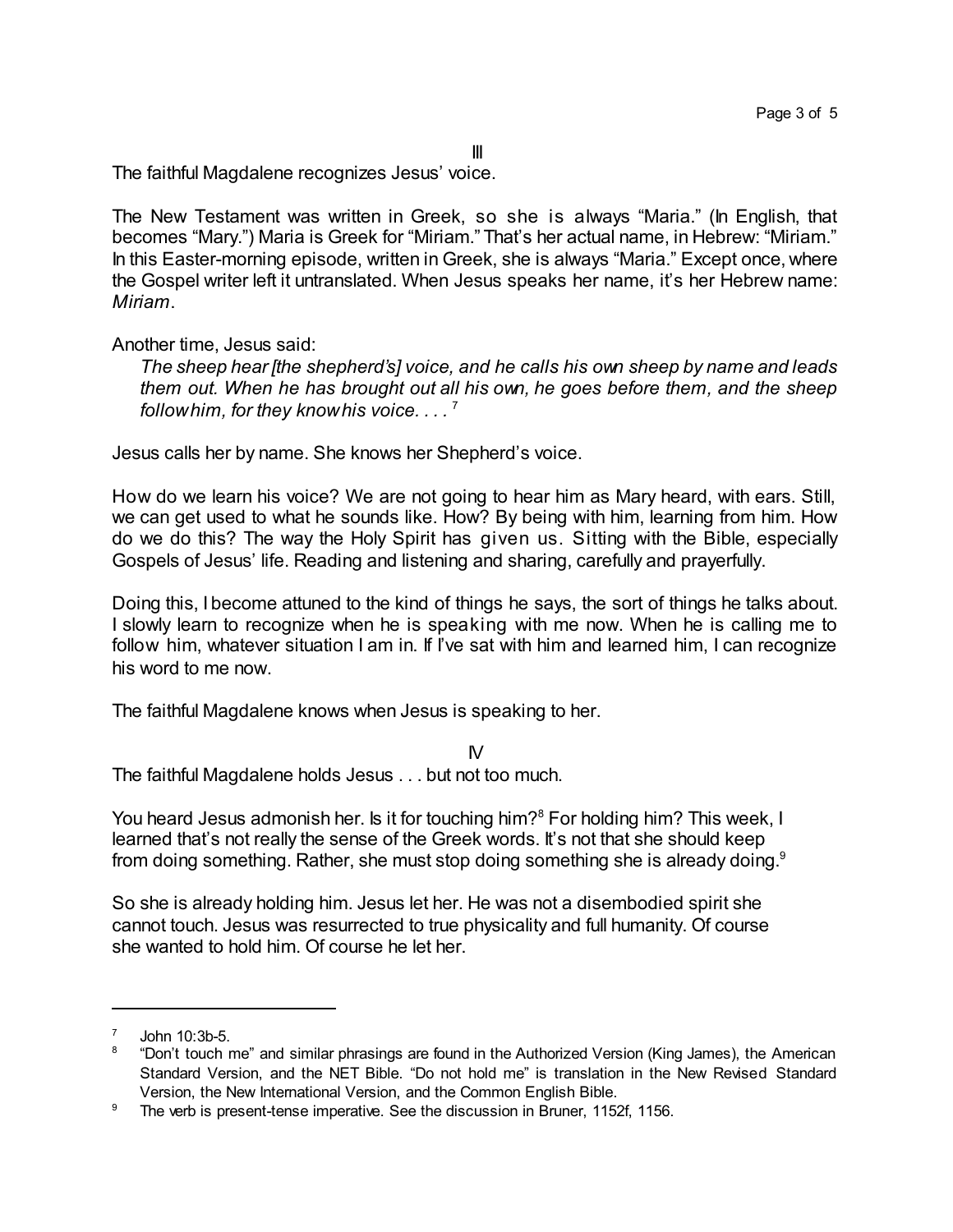But now it's time to stop.<sup>10</sup> There is a time for holding Jesus. There is also a time for releasing. Faithfulness is not just "me and Jesus, holding tight forever." He has important work for us to do, important things to tell Mary and us.<sup>11</sup>

The faithful Magdalene both holds Jesus and steps back to listen.

 $\vee$ 

After she listens to Jesus, the faithful Magdalene goes and tells.

An apostle is someone who is sent to do something. Jesus' first apostles were the core of his disciple community. He sent them to carry his message to the world, to form Jesus-communities for the sake of the world. We call these communities, like ours, "apostolic." <sup>12</sup> For we are continuing what Jesus did through those first apostles. He sent them. Now, he sends us.

But first, he sends Mary. The Magdalene is the very first apostle, "the apostle to the apostles." Jesus sends her to tell what she has seen and heard. *"'I have seen the Master!' she said. And she told them everything he had said to her."*

This news she has to tell is nothing more than what happened to her. Also, it is nothing less than what happened to her. It is the simplest thing for her to say. We need no special training to tell what happened to us. Also, it's the most powerful thing she can say. Our experience is the one thing we can share like no one else can.

We're hearing this from a written document, "The Good News of Jesus according to John." There are others: Luke, Matthew, Mark. Each tells in their own way. There are strong similarities. Of course, they are telling about the same Jesus. They have differences too. Each had their own experiences of Jesus, and/or they had listened carefully to the experiences of others.

You can have your own experiences of Jesus. You can listen to the experiences of others — especially Matthew, Mark, Luke and John. Each of us will have our own take, with huge similarities — same Jesus — and the particular ways we each have experienced him in our lives.

But it all starts with Mary, the Magdalene. Hers is the first Gospel: *I have seen the Lord.*<sup>13</sup>

<sup>&</sup>lt;sup>10</sup> So the sense of the translation "Don't cling to me" is better; see the English Standard Version and the Message. Perhaps best is the New American Standard Bible's "Stop clinging to me."

<sup>11</sup> See Bruner, 1153.

 $12$  As in the "one, holy, catholic and apostlic church" (Nicene Creed).

<sup>&</sup>lt;sup>13</sup> "She is the first person privileged to say these words in the Gospel of John. If her announcement is true, then there is, indeeed, a Gospel!" Bruner, 1155.